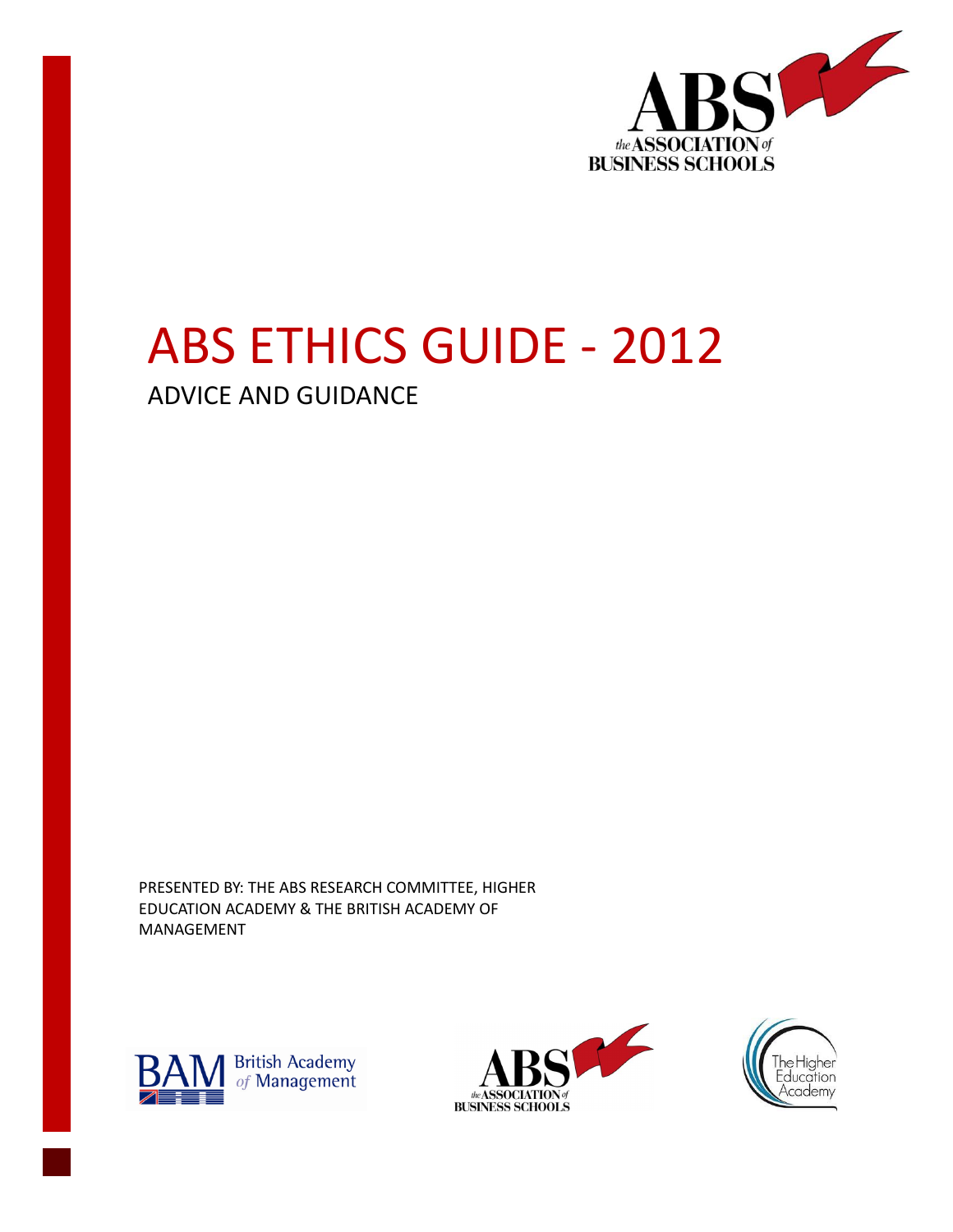

## **ABS ETHICS GUIDE - 2012**

## INTRODUCTION

Business and management studies are a central component of the learning, teaching, research, enterprise and administrative work of nearly all universities in the United Kingdom. This work contributes to the development of hundreds of thousands of students each year as well as to the activities of countless companies and other organisations. The economic, social and cultural contribution of this activity is considerable, and the initiation, design and conduct of each of these strands of work, as well as its subsequent review, raises significant issues which it is incumbent on university staff, students and their managers to reflect upon.

Recent debates within academic circles and the popular press as well as legislative and regulatory changes governing access to information have raised concerns and questions about the extent to which universities prepare their students and staff to meet the ethical challenges posed by their research, learning, teaching, enterprise and administrative work.

Many professional bodies in the field of business and management have codes of ethics which inform the work of their members. In addition, most UK universities have ethics procedures and on occasion codes of practice which inform decisions about research and related matters. Notwithstanding these developments there are few guides available from UK based academic and scholarly associations.

This Guide is intended to provide advice and guidance about the ethical questions and issues that may need to be taken into account when considering a range of learning, teaching, research and enterprise issues. This guide is not intended to be a strict code or point of prescription. It is intended instead to be a point of reference and to inform debate about our work. It is addressed to all members of the Business School community – students, teachers, researchers, managers and external clients – and sets out the standards to which we aspire in our work. In setting out these aspirations, we jointly acknowledge that the process is one of continuous improvement and that part of the role of a Business School is to inculcate ethical behaviours in its students.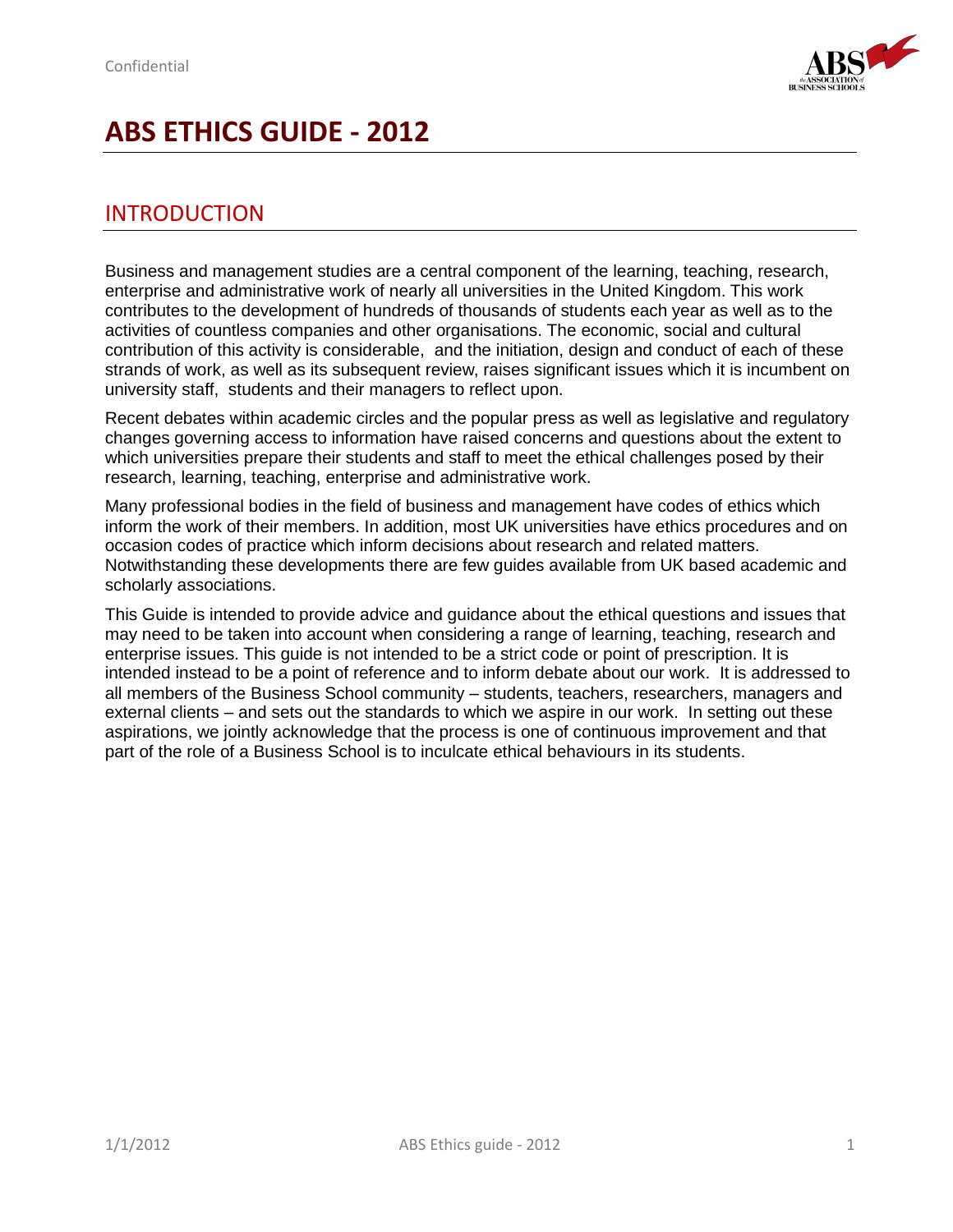

Ethical issues need to be actively considered as a central component to all our work, including the activities outlined in Figure 1, rather than something that is only relevant at certain points or when undertaking certain types of work.



*Fig. 1 Four Key Business School Activities*

### AIMS

This Guide is intended to provide guidance to staff, students and other stakeholders in UK university business schools. The word 'Guide' is used to reinforce the advisory nature of this document.

The approach adopted recognises that there are many stakeholders involved in research, education, administration and learning whose views are pertinent to this work and therefore whose views may need to be considered, if not always actively sought.

The Guide offers a practical framework to help individuals make informed and transparent decisions and to help them communicate these ethical choices to others. It encourages people to take personal responsibility for these choices in the fields of business and management and related specialisms.

It provides a framework within which issues and dilemmas can be considered. It is not intended to provide a prescriptive recipe for dealing with ethical issues. It is important that teachers,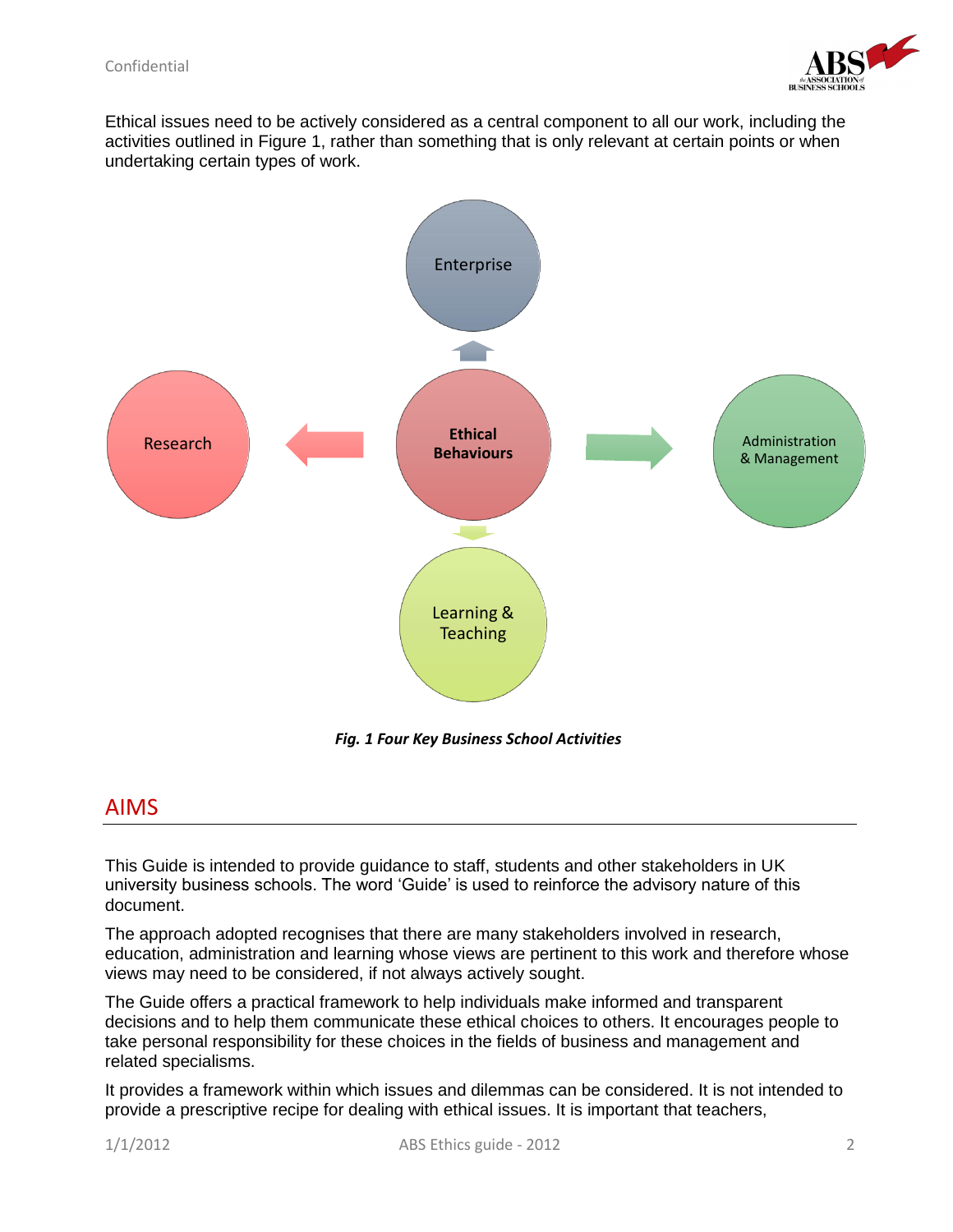

researchers, managers, students and their sponsors think about these issues, debate them and confront difficult and contentious matters throughout the process of their work. The aim is to encourage these individuals to engage in conscious ethical reflection.

The Guide is intended to be used alongside and to complement an individual's own organisational or professional code of ethics rather than to replace them. It is not intended to substitute for processes and procedures already in place.

## SCOPE, FOCUS AND STYLE

This Guide is intended to be of use to university business school staff and students engaged in research, enterprise, administration and learning.

It focuses on the four principal components of the work listed in Figure 1: (a) research, (b) enterprise, (c) administration, and (d) learning. These areas of activity are referred to collectively by the acronym REAL. The Guide has been written for people working or studying in the UK. The Guide assumes compliance with UK and European Union law and relevant regulations in other countries as appropriate. It has been written in a personal and informal style and focuses on outlining principles.

## METHOD AND DEVELOPMENT

The Guide was developed by representatives listed in Appendix I from the Association of Business Schools (ABS); British Academy of Management (BAM); Business, Management, Accounting and Finance (BMAF, Higher Education Academy Subject Centre); Hospitality, Leisure, Sport and Tourism (HLST, Higher Education Academy Subject Centre). A wide range of ethical codes and guidelines were consulted in the compilation of this document. A full list of these sources is contained in Appendix II.

## GENERAL CATEGORIES OF ETHICAL PRINCIPLES

**1. Integrity, honesty and transparency** *(open-mindedness, truthfulness, accuracy and clarity without distortion)*:

#### **1.1 Scholarship**

- Be self-critical about the extent and limits of your ability and expertise to undertake  $\bullet$ work in a competent, diligent, timely and professional manner. Reflect self-critically throughout all learning and scholarly activity. This may involve the help of a mentor or critical friend as a sounding board.
- Be explicit about your intellectual preferences and inclinations in your work. This may  $\bullet$ include being prepared to consider your own biases through debate with others.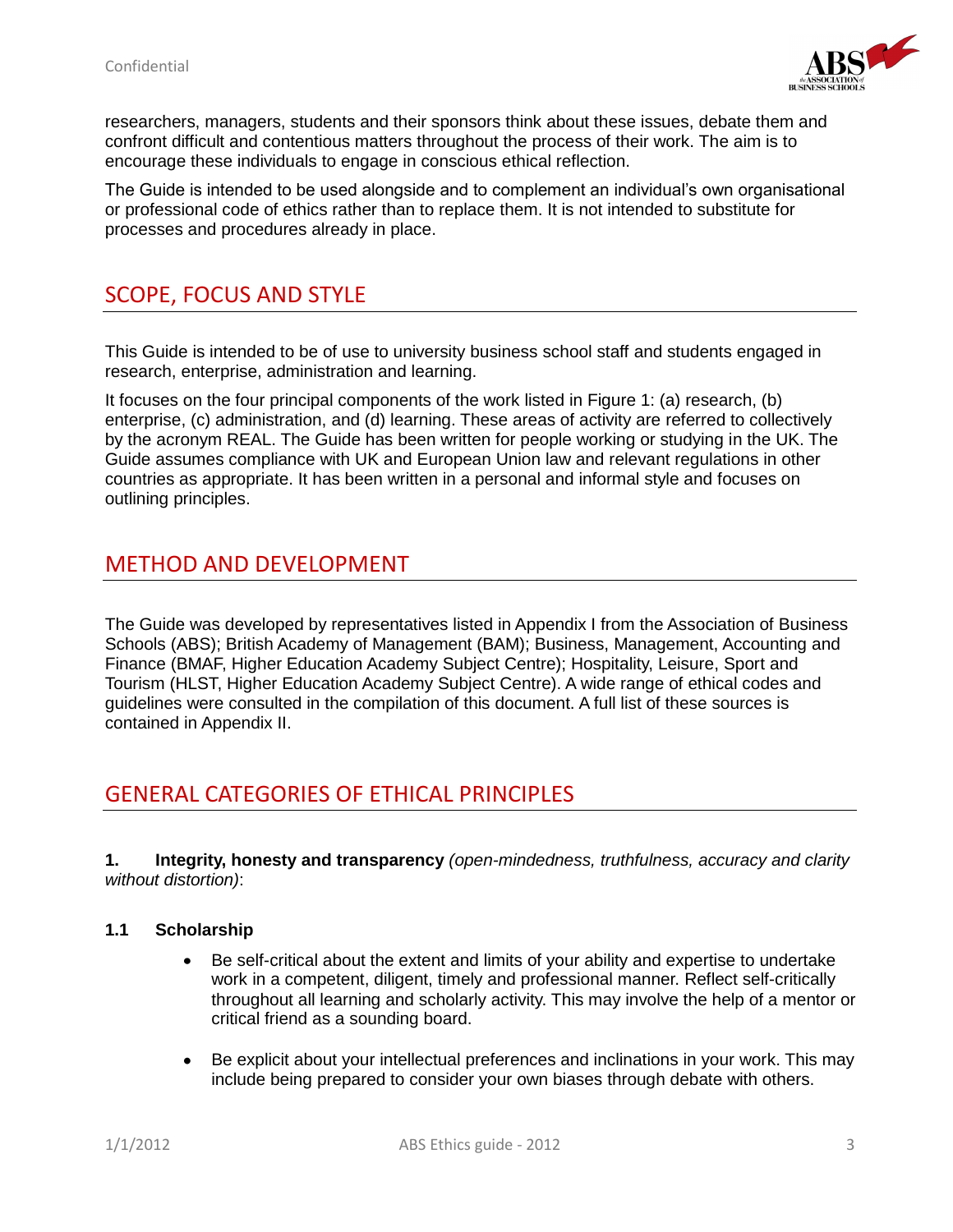

- Fairly assess the quality of the work of others in terms of the cogency of their  $\bullet$ reasoning rather than whether it fits with your own views.
- Do not misrepresent your skills or the results of your work.  $\bullet$
- Conduct an ethical review of research and scholarship in an open and appropriate  $\bullet$ manner.
- Always uphold the integrity of data and analysis and ensure that data, analysis and evidence are the basis of your research.

#### **1.2 Learning Experience**

- $\bullet$ Make clear statements in any publicity material or written and spoken communications concerning the programmes of study on offer, the content of those programmes and the mode of study.
- Make clearly-specified offers in respect of places on programmes of study; ensure  $\bullet$ that offers are only made when there is reason to expect that an applicant will be able to benefit from the course of study to which they are applying.
- Set assessments that represent a fair opportunity for demonstration of the achievement of learning outcomes for units/modules; maintain marking and verification processes that are designed to ensure fairness and objectivity in marking; in any group assessments, ensure that individual achievements are fairly rewarded.
- Through the curriculum, encouragement and effective vigilance on the part of  $\bullet$ teaching staff, guard against the risk of cheating in assessments; foster a shared culture of honesty in assessment
- Disclose and make clear the reasoning behind assessment decisions to colleagues,  $\bullet$ students, clients, and other relevant stakeholders.

#### **2. Respect for persons; prevention of harm.**

- Do not discriminate on the basis of gender, sexual orientation, ethnicity, social  $\bullet$ background, age, religion, disability, political beliefs or other aspects of personal identity which are not relevant to the work being undertaken.
- Ensure interactions take into account the implications associated with the power or  $\bullet$ authority that you hold or may be perceived to hold.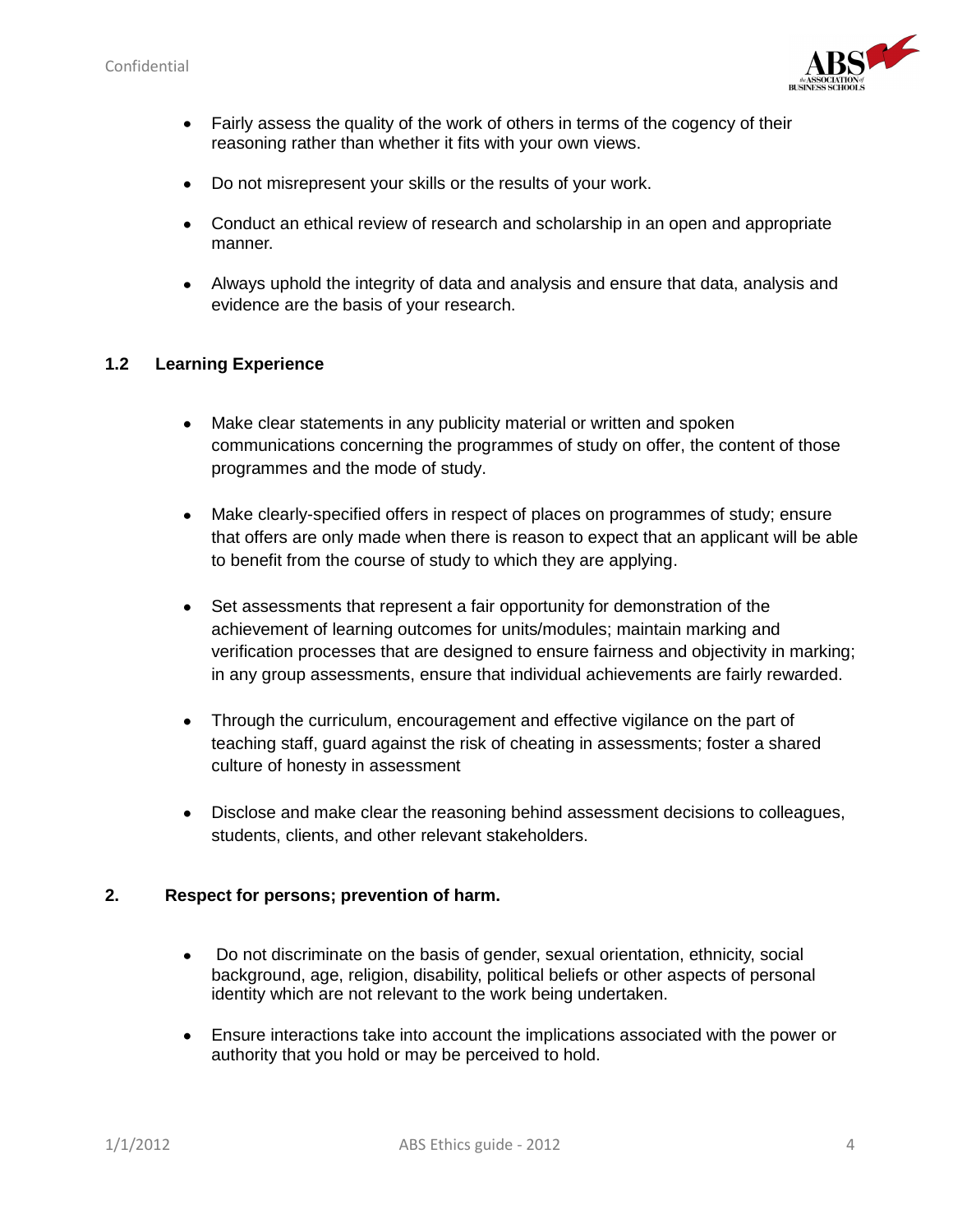

- Consider and evaluate the potential risk of harm to others arising from your work.  $\bullet$ Within this it is useful to consider harm to self, participants and the wider community. Harm may be physical, psychological or
- Where there is a risk of harm, make arrangements to mitigate this risk.  $\bullet$
- Where work involves interaction with people who may be perceived as vulnerable, seek expert advice, e.g. from the relevant research ethics committee.
- Give due consideration to sustainability and environmental issues.

#### **3. Authorship and respect for intellectual property**

- Acknowledge all substantive and identifiable contributions to work undertaken; be clear about and respect intellectual property.
- Discuss questions of authorship and achieve consensus among participants in any  $\bullet$ publication or dissemination. In this discussion, consider the order of authors and agree the order according to the level of contribution. All listed authors bear responsibility for the contents.
- Identify any material drawn from the work of others and attribute it appropriately to the  $\bullet$ original authors. The only exception to this general rule would apply when the original author intends to remain anonymous.

#### **4. Consent**

- Consent cannot be taken as the default position and must be sought from participants  $\bullet$ in and others closely affected by your research or scholarship.
- $\bullet$ Ensure that participants in research and scholarship, from within or outside the University, understand enough about the process to be able to make an informed decision about taking part , including what their participation entails, why their participation is necessary, how data will be used, and how and to whom findings will be reported.
- In exceptional circumstances, the requirements for prior informed consent may be set  $\bullet$ aside if in the view of an institution's ethics committee it is neither feasible nor desirable to obtain this consent. In such situations, seek permission from a senior member of staff within the organisation who is responsible for the people or place being studied.
- Do not infer consent from a non-response to a communication such as a letter or  $\bullet$ invitation to participate.
- Where consent has been given or implied, observe the original commitments given.  $\bullet$ Only implement changes to what was originally planned once further consent has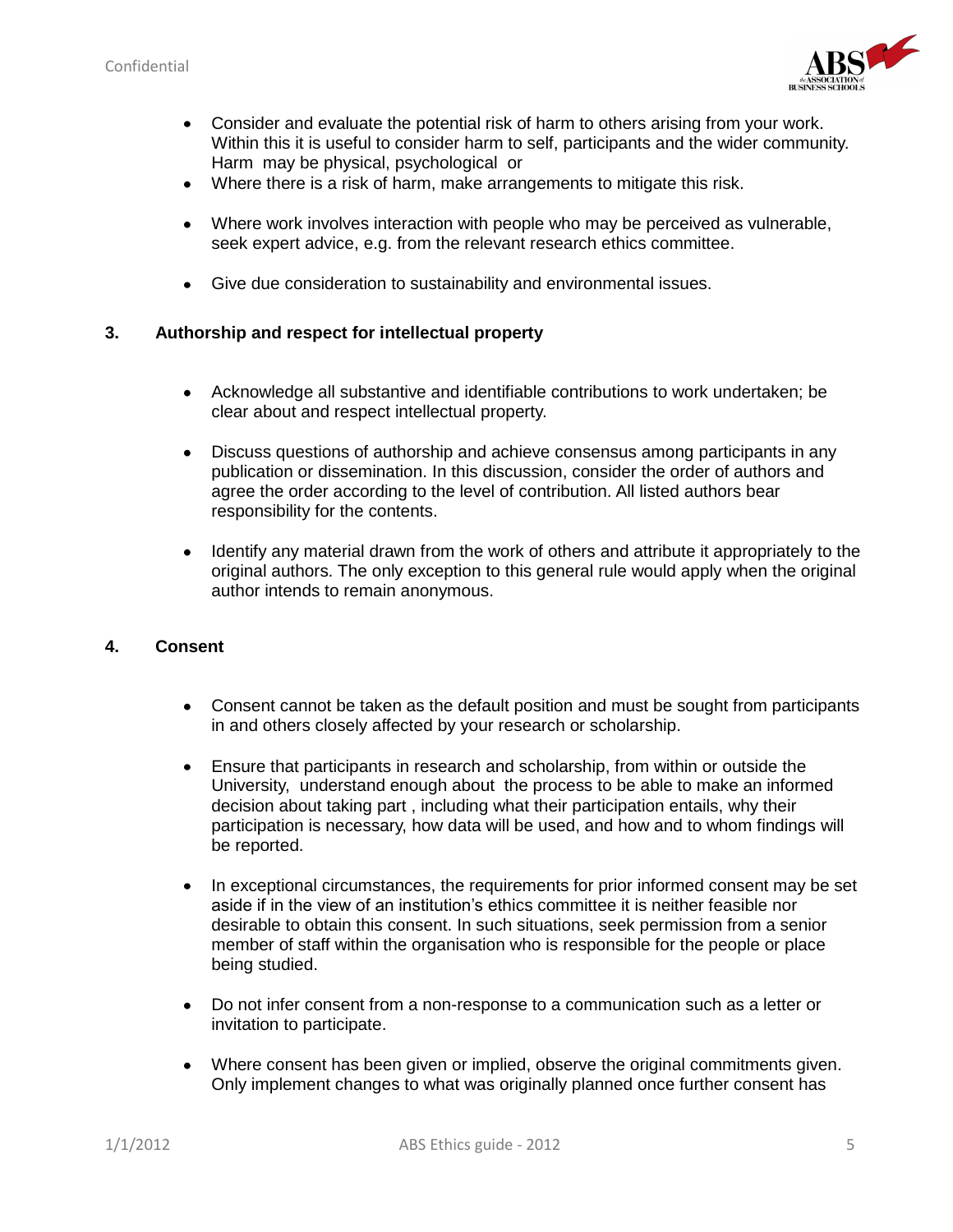

been obtained. Researchers remain responsible for the well-being of respondents throughout the research, whatever consent has been obtained.

Approach covert research with considerable caution. Where it is planned, subject it to  $\bullet$ independent ethical review and, if necessary, seek legal advice.

#### **5. Protecting privacy, ensuring confidentiality and maintaining anonymity**

- Respect individual and collective rights to privacy in compliance with UK and  $\bullet$ European Union law and relevant regulations in other countries as appropriate. Criminal Records Bureau checks must be carried out when working with children and vulnerable people.
- Ensure that administrative processes are designed to preserve the privacy of  $\bullet$ personal data, for example in the consideration of mitigating circumstances for student assessments.
- Carefully consider the importance of confidentiality and anonymity to potential  $\bullet$ participants in research and scholarship.
- Recognise that there is no need to make promises regarding confidentiality or  $\bullet$ anonymity where participants have agreed to their comments being made public.
- Make any provision of confidentiality or anonymity clear and, preferably, agree it in  $\bullet$ writing prior to data collection.
- Take care when using any online media. Ethical standards relating to the use of the  $\bullet$ internet are not yet well developed and so there is a need to ensure continuing familiarity with current debates. Be aware of the potential abuse of online media in communicating with others and refrain from any such abuse.

#### **6. Declaring professional and personal affiliations and sources of funding and support**

- Articulate all processes used clearly and unambiguously.
- Declare any potential conflicts of interest relating to commercial contracts and other  $\bullet$ connections. Ensure that such declarations are regularly updated.
- Make others, e.g. staff, students, clients and contractors aware of any ethical issues  $\bullet$ or concerns that are felt to be important and that relate to work being undertaken. Provide briefing and training to staff and students in recognizing and responding to potential ethical issues that may arise in their work.
- Conduct all financial dealings with probity.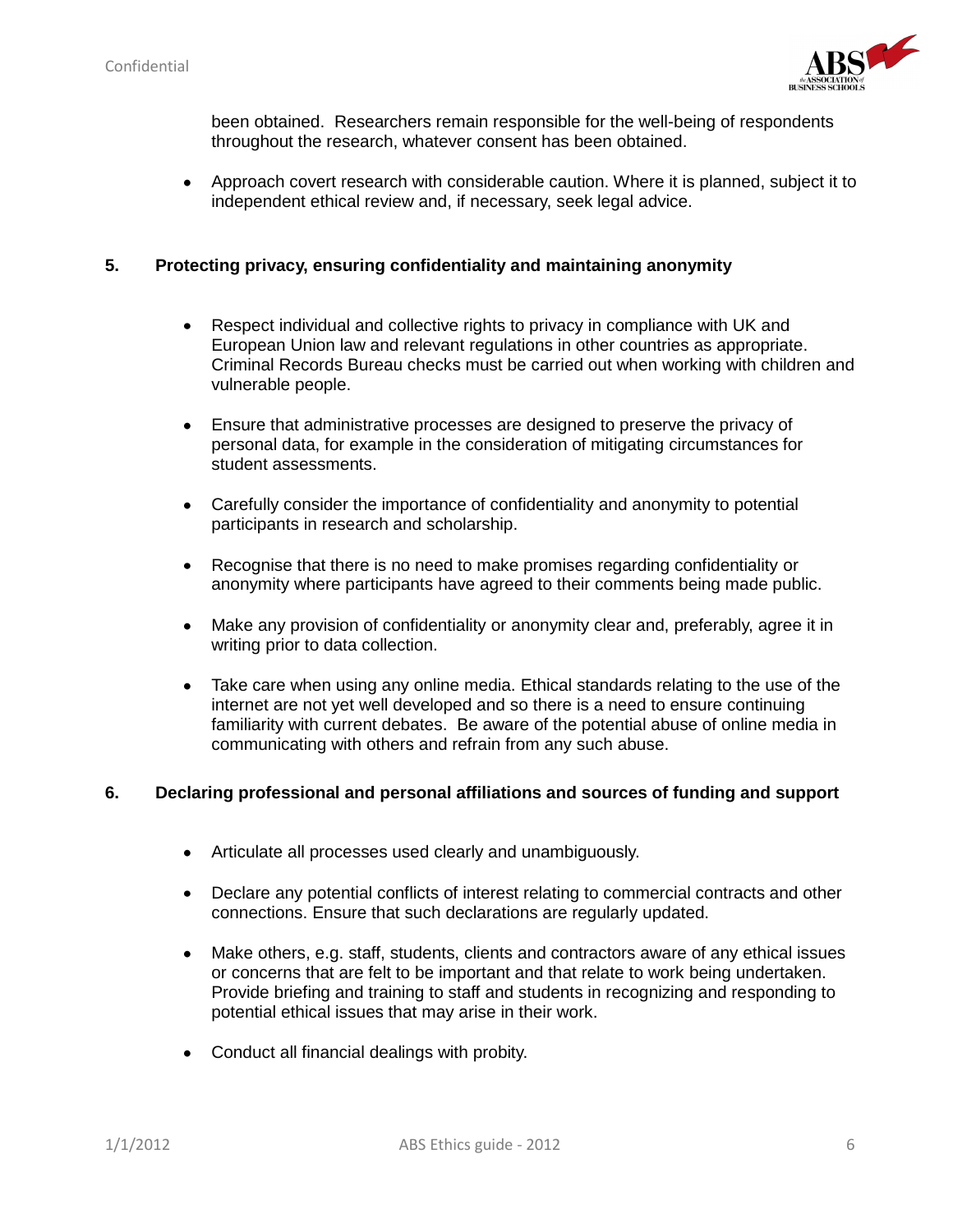

#### **7. Avoiding misleading, misreporting, misunderstanding and unjustified deception**

- Collect and use data without fabrication or inappropriate manipulation.  $\bullet$
- Report the results of work honestly and transparently (see category 1.1 above).  $\bullet$
- For covert research, see category 4 above.
- Where there is any significant doubt about the probity of a particular approach or action, seek advice from the relevant body or committee charged with overseeing ethical issues in the individual's employing organisation.

#### **8. Governance, Management and Administration**

- Always uphold the principles of integrity, honesty, equality, diversity and fairness in  $\bullet$ the course of conducting business, managing and performing your function.
- Identify and declare interests in any business, management and academic dealings  $\bullet$ that you are involved in.
- If you observe corrupt and/or illegal business dealings you must report it to the  $\bullet$ relevant authorities. This may include bodies outside your institution.
- If you observe practices that damage the long term interests (whether intended or  $\bullet$ unintended), it is your duty to present the evidence and highlight this to the relevant governing bodies of your organization.
- All administrative and managerial processes should be conducted to support the  $\bullet$ educational values and objectives of the institution.
- All branding, marketing and promotional activity reflects the truth and reality of the  $\bullet$ situation within the institution.
- Continue to develop your own and others' professional knowledge, skills and  $\bullet$ practices.
- Actively champion the equality and diversity of the educational and professional  $\bullet$  . community.
- Advance higher education through the robust application of professional knowledge, skills and practice.
- Maintain the highest standards of fair, ethical and transparent professional behavior. $\bullet$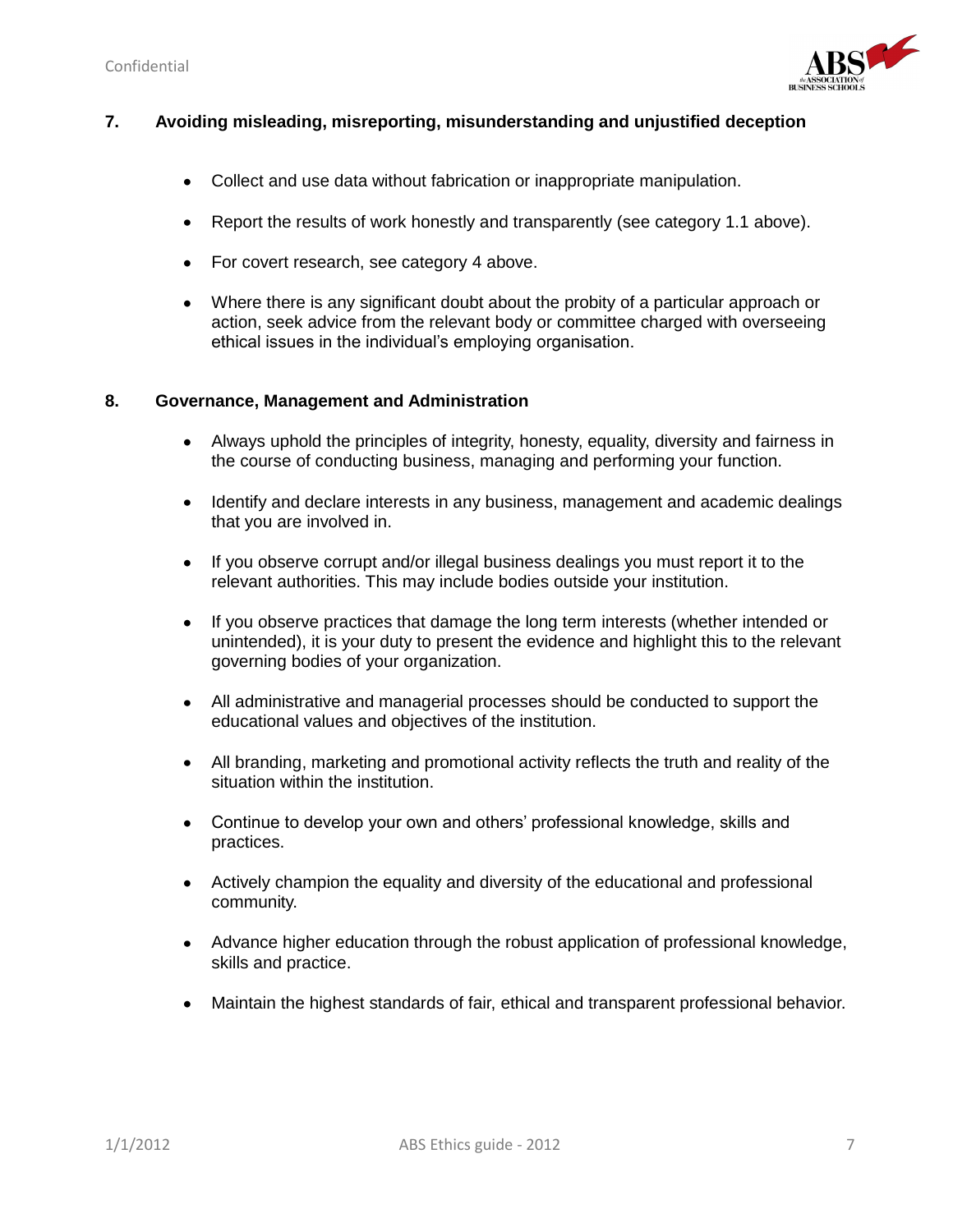

## APENDIX 1

Special thanks are noted to the following for their help in developing this Guide: Dr. Emma Bell, University of Bath School of Management Prof. Alan Bryman, University of Leicester School of Management Richard Christy, Portsmouth Business School Julie Davies, Association of Business Schools Prof. Neil Marriott, Winchester Business School Prof. Huw Morris, University of Salford Dr. Carmel de Nahlik, University of Coventry Business School Ann Ridley, Portsmouth Business School Clive Robertson, Higher Education Academy subject centre for Business, Management, Accountancy & Finance Prof. Mark Saunders, University of Surrey School of Management Jonathan Slack, Association of Business Schools

## APENDIX 2

Academy of Management Code of Ethics (2005)

<http://www.aomonline.org/governanceandethics/aomrevisedcodeofethics.pdf>

Association of Social Anthropologists of the UK and Commonwealth (1999) *Ethical Guidelines for Good Research Practice.* Available at [www.theasa.org](http://www.theasa.org/) [Accessed 23 July 2009].

Association of Chartered Certified Accountants (ACCA) (2007) *Code of Ethics and Conduct*. Available at<http://www.accaglobal.com/> [Accessed 23 July 2009]

British Academy of Management (2007) *Draft Code of Ethics*, London, British Academy of Management.

British Educational Research Association (2004) *Revised Ethical Guidelines for Educational Research*, Southwell, BERA.

British Psychological Society (2006) *Code of Ethics and Conduct.* Available at <http://www.bps.org.uk/>

British Sociological Association (2004) *Statement of Ethical Practice for the British Sociological Association.* Available at:<http://www.britsoc.co.uk/> [Accessed 23 July 2009].

Chartered Institute of Personnel and Development (2008) *Code of Professional Conduct and Disciplinary Procedures.* Available at<http://www.cipd.co.uk/default.cipd> [Accessed 23 July 2009].

Chartered Management Institute (2007) *Code of Professional Conduct and Practice.* Available at [www.managers.org.uk/](http://www.managers.org.uk/) [Accessed 23 July 2009].